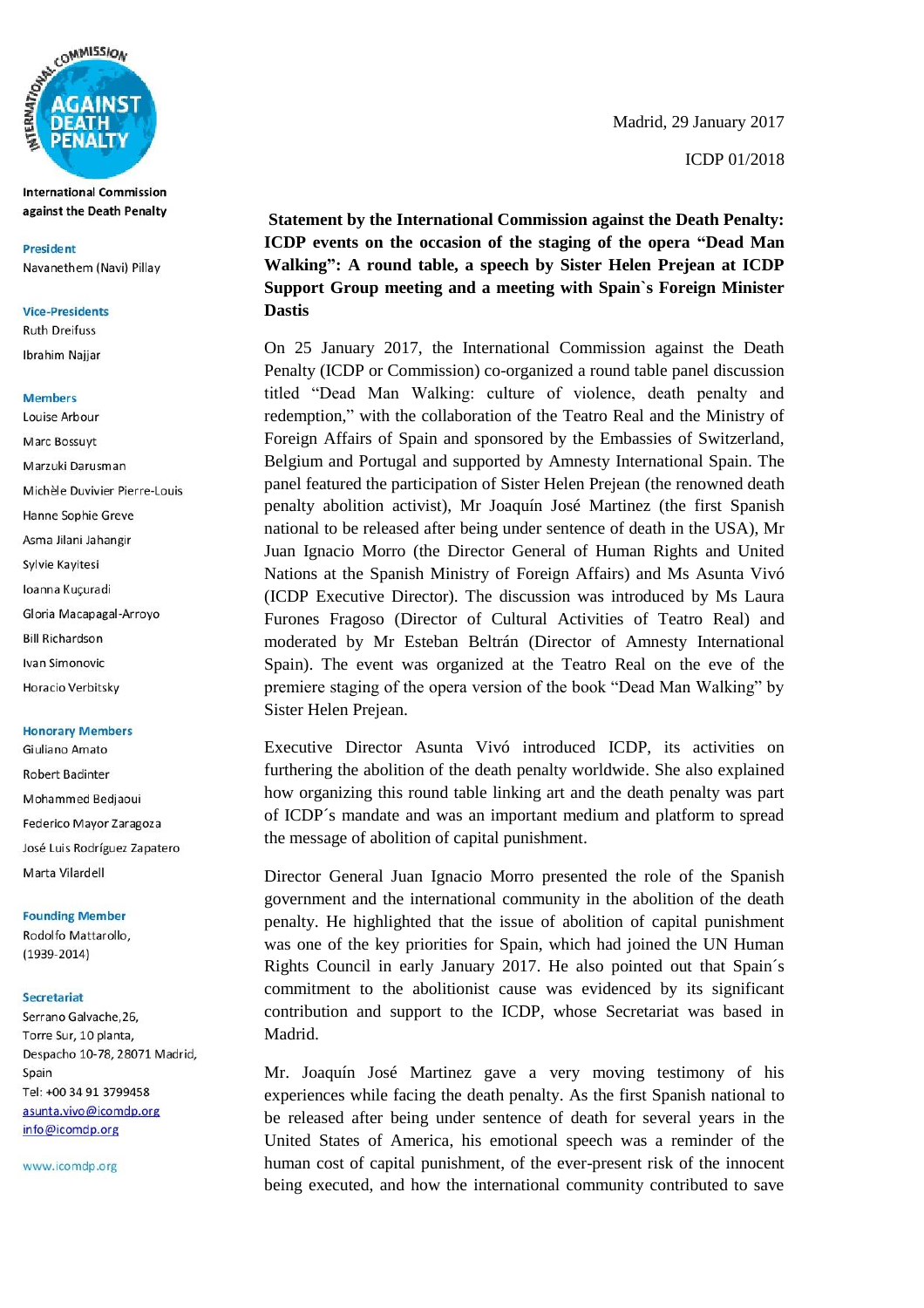

**International Commission** against the Death Penalty

**President** Navanethem (Navi) Pillav

## **Vice-Presidents**

**Ruth Dreifuss Ibrahim Najjar** 

- **Members**
- Louise Arbour Marc Bossuyt Marzuki Darusman Michèle Duvivier Pierre-Louis Hanne Sophie Greve Asma Jilani Jahangir Sylvie Kayitesi Ioanna Kuçuradi Gloria Macapagal-Arroyo **Bill Richardson** Ivan Simonovic Horacio Verbitsky

#### **Honorary Members**

Giuliano Amato **Robert Badinter** Mohammed Bedjaoui Federico Mayor Zaragoza José Luis Rodríguez Zapatero Marta Vilardell

### **Founding Member**

Rodolfo Mattarollo,  $(1939 - 2014)$ 

#### Secretariat

Serrano Galvache, 26, Torre Sur, 10 planta, Despacho 10-78, 28071 Madrid, Spain Tel: +00 34 91 3799458 asunta.vivo@icomdp.org info@icomdp.org

www.icomdp.org

his life. As Mr. José Martinez pointed out, "It was a never ending experience. Now I look back and I remember the struggle of my parents, the organizations, the government…".

The final speaker, Sister Helen Prejean, spoke eloquently about how she became an activist for death penalty abolition and explained the context that led her to write the book *Dead Man Walking*. She mentioned her role as counsellor of persons under sentence of death, her experiences as she witnessed six executions of those persons she had counseled and the importance of recognizing the pain and suffering and perspectives of families of the victims. She concluded by stating that "We all have the duty of changing the world and end with this suffering. So it is time to roll up our sleeves and begin the task".

The event was ably moderated by Mr. Esteban Beltrán (Director of Amnesty International Spain), who initiated the discussion by introducing the current state of play in the situation of death penalty worldwide.

On 26 January, Sister Helen Prejean gave an inspiring talk at ICDP´s Support Group meeting of Member-States . She thanked ICDP for its work and for its key role in organizing the round-table discussion the day before. She also exhorted the efforts of all those present for their important work and encouraged their countries to continue their valuable efforts towards achieving a world free of the death penalty.

Following the meeting, the ICDP Secretariat staff met with Sister Helen Prejean to discuss issues related to the abolition of capital punishment.

Later, Executive Director Asunta Vivó joined Sister Prejean, Director General Ignacio Morro and Ambassador Pablo Ruiz-Jarabo in a meeting with the Spanish Foreign Minister H.E. Alfonso Dastis. The Minister praised the work of activists like Sister Prejean and reaffirmed Spain´s continued support on the global abolition of the death penalty.

Micean

Judge Navi Pillay President International Commission against the Death Penalty